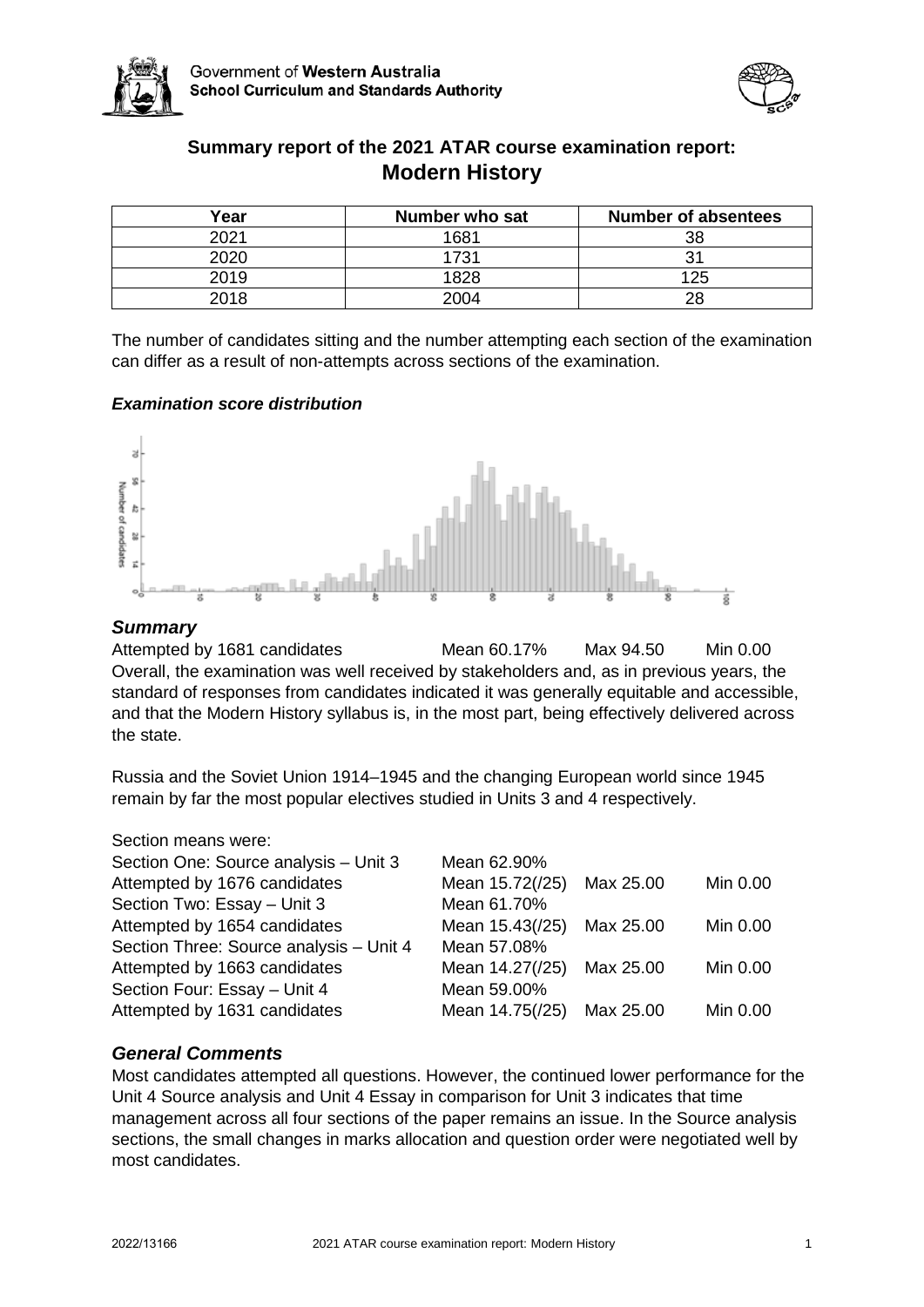Feedback from all stakeholders indicated that the essay questions in both Units 3 and 4 were generally equitable and accessible, and this is supported by the individual question means and by the healthy spread of candidates choosing different essay questions within each context, with some exceptions discussed below.

## *Advice for candidates*

- In the Source analysis sections, you need to look carefully at the wording and marks allocations for each question, rather than simply assuming they are unchanged from previous years.
- Ensure that you answer the specific requirements of each of the Source analysis questions. For example, discussing the topic or focus of a source does not meet the requirement of discussing its message. You must identify the creator's viewpoint or position on that topic or focus. For example, when discussing usefulness*,* you are encouraged to pay more attention to the provenance of the source itself, rather than just its message/content, in order to explore more deeply how the source is useful in the context of the question.
- Ensure time management is a focus. If you run out of time in the last section, it may adversely affect your overall mark.
- When writing in additional pages, state on which pages your answers are continued and label these additions with the question number.
- The order and weighting of questions in the source analyses is not set in stone. This year there were changes to the allocation of marks for the questions on historical context and purpose. Be prepared for changes from year to year.

## *Advice for teachers*

- Use of quotations: it was raised again by several markers that there is an increasing tendency of candidates to frequently cite or quote their textbook for straightforward facts, which did not necessarily add any weight to their response. Anecdotal evidence suggests that candidates are being trained to include quotes in the belief that regular quotes are necessary to achieve high marks. A 'less is more' approach might work better. A few judicious quotes used in key places is encouraged in order to enhance their impact.
- The issue of using content that predates the start of the study period for a chosen elective also is worth addressing in class. It was an issue for several questions and sections of the examination (such as Question 6, Questions 11 (c) and (d) for the Europe since 1945 elective, and Question 18.) At each of these questions, knowledge of content from prior to the period of study was often used by candidates to frame responses to the questions. Such content is acceptable if used effectively to construct an argument in response to the question. If it simply forms part of an extended narrative, then it is not considered valid. Clarify this use of content with your students. They are not obliged to refer to content outside the study period designated for an elective but may do so if referenced effectively in relation to the given question.
- Give your students essay writing practice under timed conditions with a focus on formulating sustained arguments throughout an extended piece of writing.
- Remind students that the order and allocation of marks for the Source analysis questions can vary year on year. The question types, however, will remain the same as per the examination design brief.

## *Comments on specific sections and questions*

Generally, in the Source analysis sections, the topics and question structure were well received, and they were considered to have an appropriate degree of difficulty. Electives were considered to be comparable, particularly the way in which Sources 3 and 4 across all electives focused on the role and experience of women during wartime. The issue of